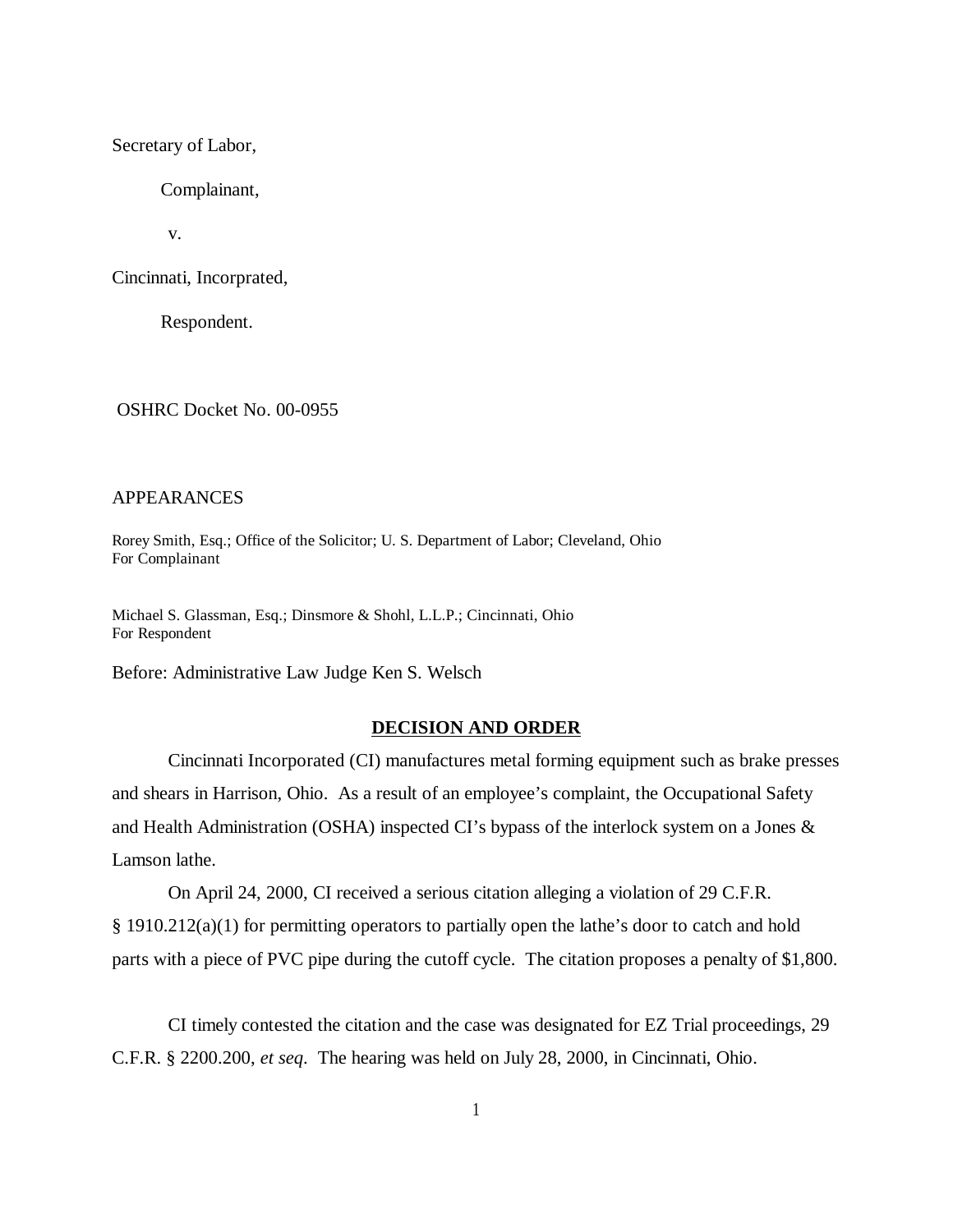Jurisdiction and coverage are stipulated (Tr. 4-5). The parties filed post-hearing statements of position.

CI argues that the interlock was bypassed to avoid nicking the threads if the bolts were allowed to fall into a tray in the bottom of the lathe. If nicked, CI asserts that the bolts are unusable. To catch/hold the bolts, the operators used a piece of PVC pipe as a sleeve around the bolt. CI argues that the PVC sleeve protected the operators from the lathe's point of operation and rotation hazards.

For the reasons stated, the lathe's operators were in the zone of danger when holding the PVC pipe inside the lathe. The violation is affirmed.

## *The Inspection*

CI manufactures large metal forming equipment such as press brakes, shears, and lasers from its plant in Harrison, Ohio. CI employs in excess of 400 hourly employees (Tr. 201-202).

Since 1979, a James  $&$  Lamson lathe is used to thread bolts<sup>1</sup> for the metal forming equipment (Tr. 112, 202, 209). The James & Lamson lathe is time sequenced based on a computer program designed for each part. It is a fully automated, bar-fed lathe. The lathe runs through each cycle automatically from positioning the bar stock, cutting the threads, and cutting off the finished bolts based on a computer-designed program. The lathe operator feeds the program into the lathe, observes the lathe's operation and retrieves the finished parts (Exh. JT-1; Tr. 80, 83, 121, 176-178).

For approximately 10 years, the lathe has been operated by Charles Arnold, the day shift operator, and William Torbeck, the night shift operator (Tr. 112, 174, 192). The operators run the lathe at approximately 1,500 rpm (Tr. 41, 89, 194). The bar capacity for the lathe is two inches, outside diameter (Tr. 206, 211).

The operator observes the lathe's operation through a 42-inch wide hood/door with a window (Exh. JT-1; Tr. 187, 213). To prevent the hood/door from being opened during the

 $<sup>1</sup>$  In addition to bolts, the lathe also makes washers (Tr. 87).</sup>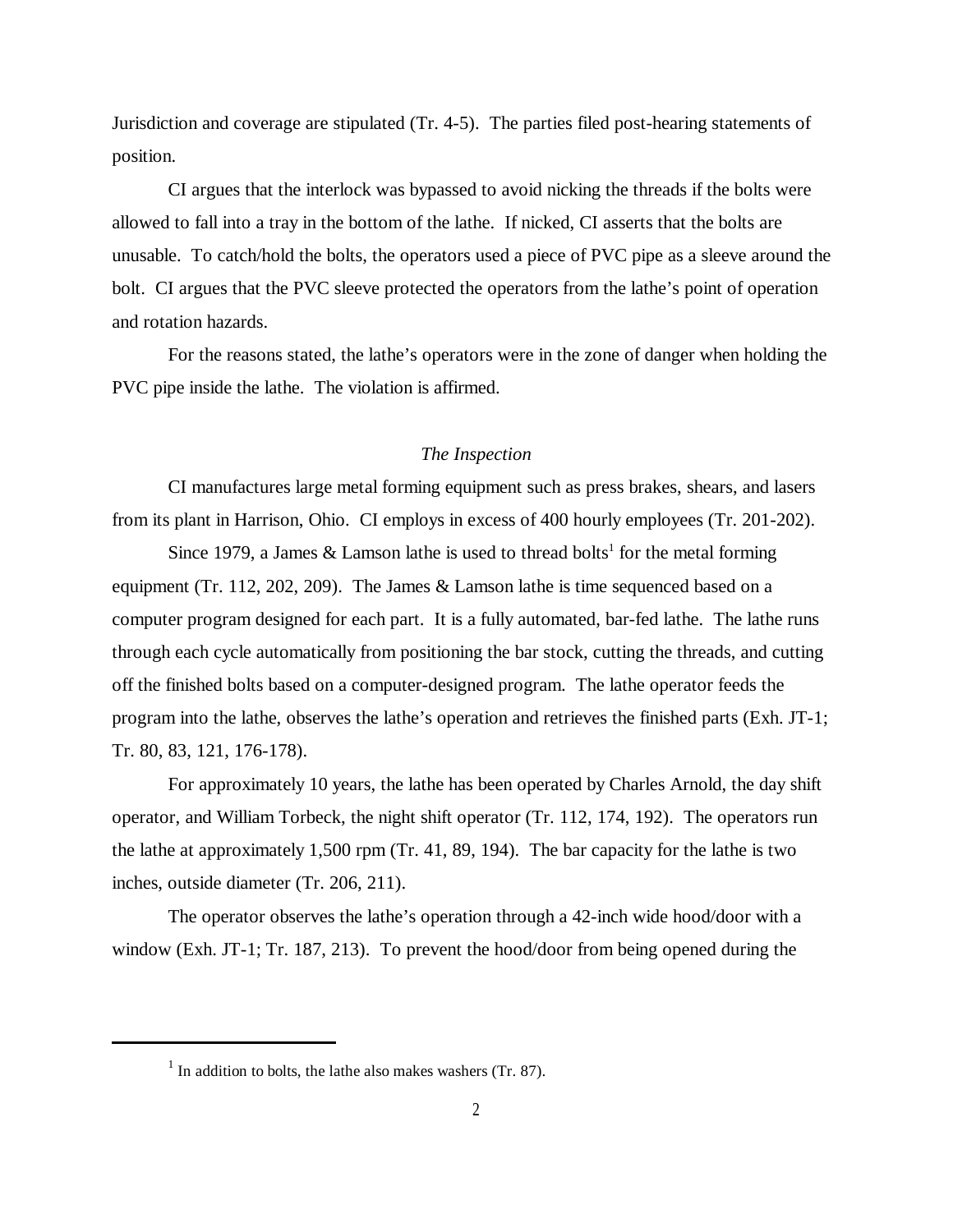cycles, the lathe was designed with an interlock that automatically shuts it off if the hood/door is moved<sup>2</sup> (Tr. 34, 212-213, 152).

To prevent certain bolts<sup>3</sup> from falling into a tray and nicking the threads, CI bypassed the lathe's interlock with a piece of string, approximately 10 years prior to OSHA's inspection (Exh. C-1; Tr. 21, 80-81, 102). After bypassing the interlock, the lathe's operator was permitted to slide the door approximately 10 inches and reach inside with one hand to catch and hold the bolts during the lathe's cutoff cycle (Tr. 178). At least two years prior to OSHA's inspection, the operators began using, instead of their hands, a 16-inch piece of PVC pipe to place around the rotating bolt (Exh. JT-1; Tr. 81, 180).

In late February 2000, night shift lathe operator William Torbeck was suspended for three days for an incident at work (Tr. 99). In April, Torbeck filed a complaint with OSHA alleging, among other things, that the interlock on the lathe's hood/door was bypassed to permit the operator to catch bolts with a PVC sleeve during the cutoff cycle (Tr. 64-65, 95).

As a result of the complaint, OSHA safety specialist Barbara Marcum inspected the lathe on April 18, 2000. During her inspection, the lathe was not operating. Marcum did not make any measurements. Based on the inspection, she recommended the citation (Exh. C-1; Tr. 19-20, 46, 56-57).

## *Discussion*

The Secretary has the burden of proving a violation.

In order to establish a violation of an occupational safety or health standard, the Secretary has the burden of proving: (a) the applicability of the cited standard, (b) the employer's noncompliance with the standard's terms, (c) employee access to the violative conditions, and (d) the employer's actual or constructive knowledge of the violation (*i.e.,* the employer either

 $^{2}$  The door slides open to access the lathe's cutting tool (Exh. JT-1).

<sup>&</sup>lt;sup>3</sup> The type of bolts caught and held are generally the large bolts, in excess of 1 inch in diameter, 6 inches in length and weigh in excess of 7 pounds. Such bolts accounted for approximately 15% of the lathe's work (Tr. 114, 194-195, 211).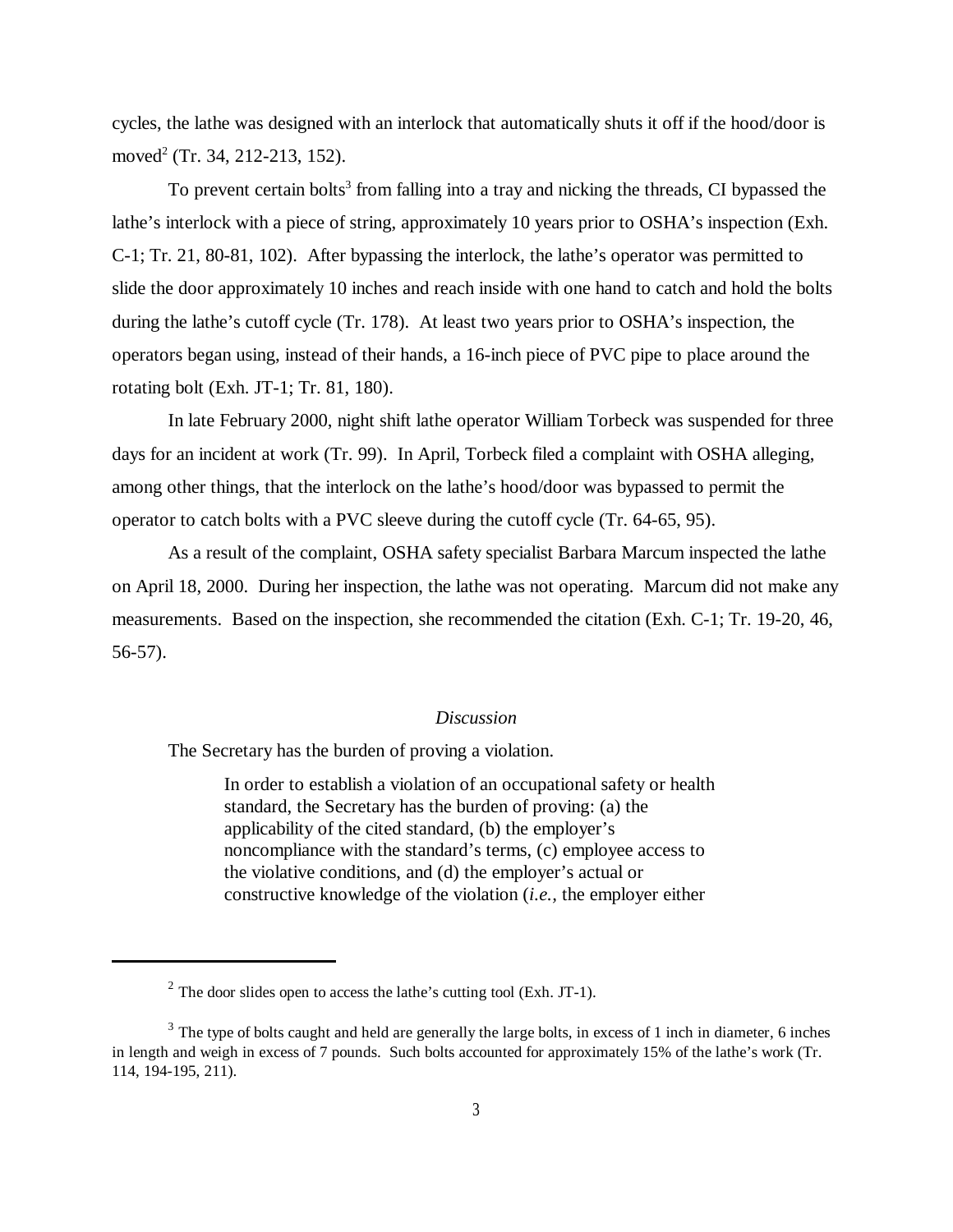knew or, with the exercise of reasonable diligence could have known, of the violative conditions).

*Atlantic Battery Co.,* 16 BNA OSHC 2131, 2138 (No. 90-1747, 1994).

CI does not dispute the application of  $\S 1910.212(a)(1)$  to the Jones & Lamson lathe or that it knew the lathe's operators were catching/holding parts with a PVC sleeve. CI knew that the lathe's interlock system was bypassed. Machining department supervisor Tom Rosfeld testified that he "does not consider the interlock a necessary component of this operation" (Tr. 212).

CI asserts that catching parts during the cutoff cycle with a PVC sleeve did not violate the § 1910.212(a)(1) because there was no hazard to the operator.

#### Alleged Violation of § 1910.212(a)(1)

The citation alleges that CI bypassed the lathe's interlock to permit the operator to open the door in order to hold/catch parts with a PVC sleeve during the cutoff cycle. Section 1910.212(a)(1) provides:

> One or more methods of machine guarding shall be provided to protect the operator and other employees in the machine area from hazards such as those created by point of operation, ingoing nip points, rotating parts, flying chips and sparks. Examples of guarding methods are--barrier guards, two-hand tripping devices, electronic safety devices, etc.

Section 1910.212(a)(1) is a general machine guarding standard that applies to all machinery not otherwise covered by Supart O. The guarding required must be provided by a "device" that does not allow reliance upon the skill or attentiveness of employees. It is "intended to eliminate danger from unsafe operating procedures, poor training or employee inadvertence." *American Luggage Works, Inc.*, 10 BNA OSHC 1678, 1682 (No. 77-893, 1982).

Section 1910.212(a)(3)(ii) requires that the guarding device be "designed and constructed to prevent the operator from having any part of his body in the danger zone during the operating cycle." Also, § 1910.212(a)(3)(iii) discusses the use of special hand tools for placing and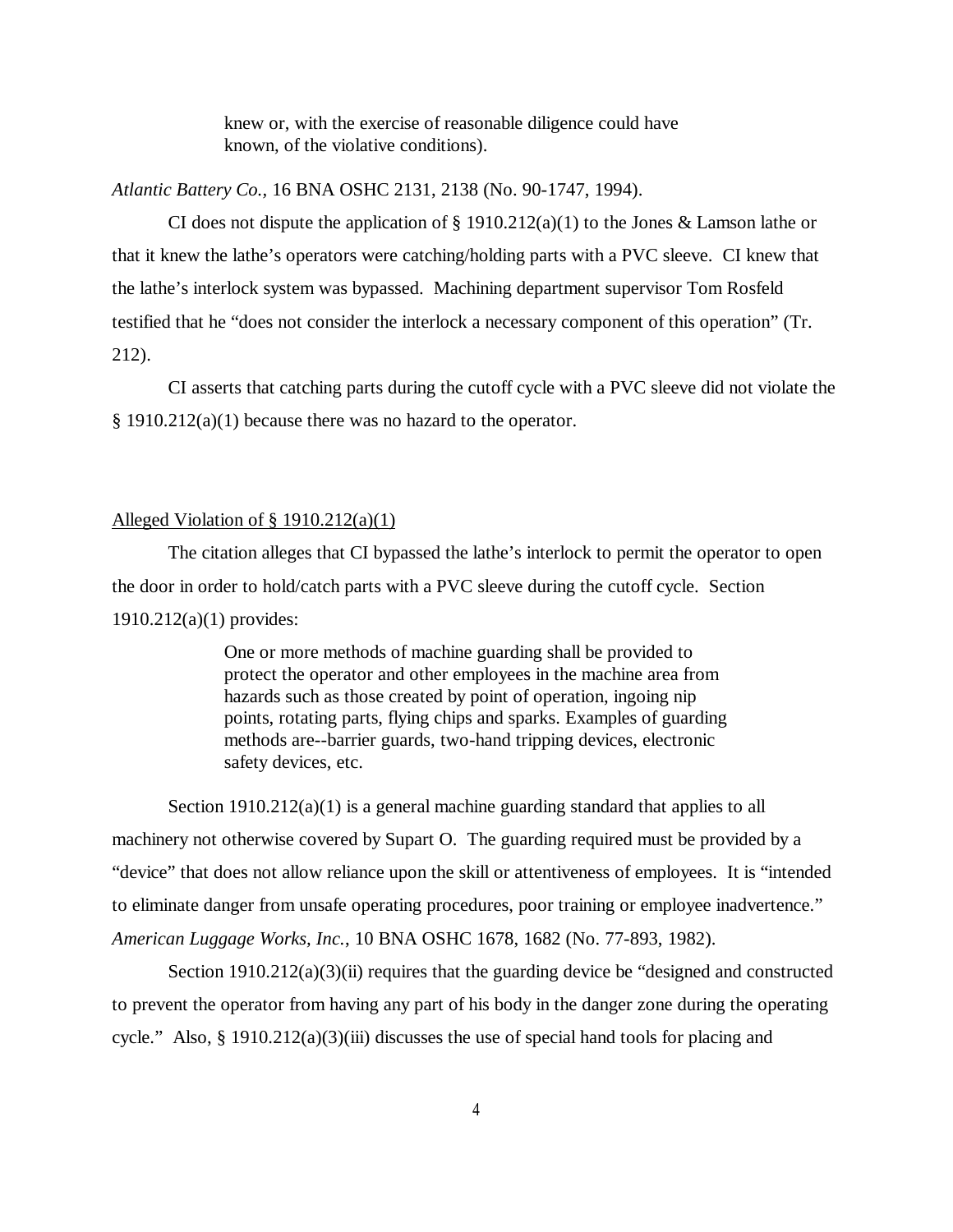removing material "without the operator placing a hand in the danger zone." However, the standard specifically provides that "[s]uch tools shall not be in lieu of other guarding required by this section, but can only be used to supplement protection provided."

The lathe's hood/door was designed as a guard to prevent an operator from accessing the lathe's point of operation, rotating parts, or being injured from flying chips and sparks during the threading or cutoff cycles. A window in the door allows the operator to observe the lathe's operations without injury (Exh. C-1). The lathe's manufacturer designed the hood/door with an interlock which automatically shut the lathe off if it is moved.

However, CI bypassed the interlock system and negated the manufacturer's safety feature. Machine Department supervisor Tom Rosfeld recognized the importance of the door. He stated that it was "there to keep coolant and chips off the operator" (Tr. 212).

CI is correct that  $\S 1910.212(a)(1)$  does not require an interlock (Tr. 62, 153). Although the interlock was bypassed, CI argues that operator was not exposed to a hazard because he used a 16-inch long piece of PVC pipe as a sleeve to keep away from the zone of danger during the cutoff cycle. There is no evidence that the door was opened during any other cycle except the cutoff cycle.

The test for determining an employee's exposure to a hazard is whether it is reasonably predictable that the employee would be in the zone of danger created by a noncomplying condition. *Kokosing Constr. Co., Inc.,* 17 BNA OSHC 1869, 1870 (No. 92-2596, 1996). Is it reasonably predictable, either by operational necessity or otherwise (including inadvertence) that the employee has been or will be in the zone of danger? The inquiry is not whether the exposure is theoretically possible. *Fabricated Metal Products, Inc.,* 18 BNA OSHC 1072, 1074 (No. 93- 1853, 1997). Even a brief exposure to some hazardous condition does not negate a violation or its seriousness. *Flint Engineering & Construction Co.*, 15 BNA OSHC 2052, 2056 (No. 90- 2873, 1992). The zone of danger is determined by the hazard presented and is normally that area surrounding the violative condition. *RGM Construction Co.,* 17 BNA OSHC 1229, 1234 (No. 91-2107, 1995).

Day shift lathe operator Charles Arnold testified that to catch a rotating bolt during the lathe's cutoff cycle, the hood/door is moved approximately 10 inches to the left (Tr. 178). He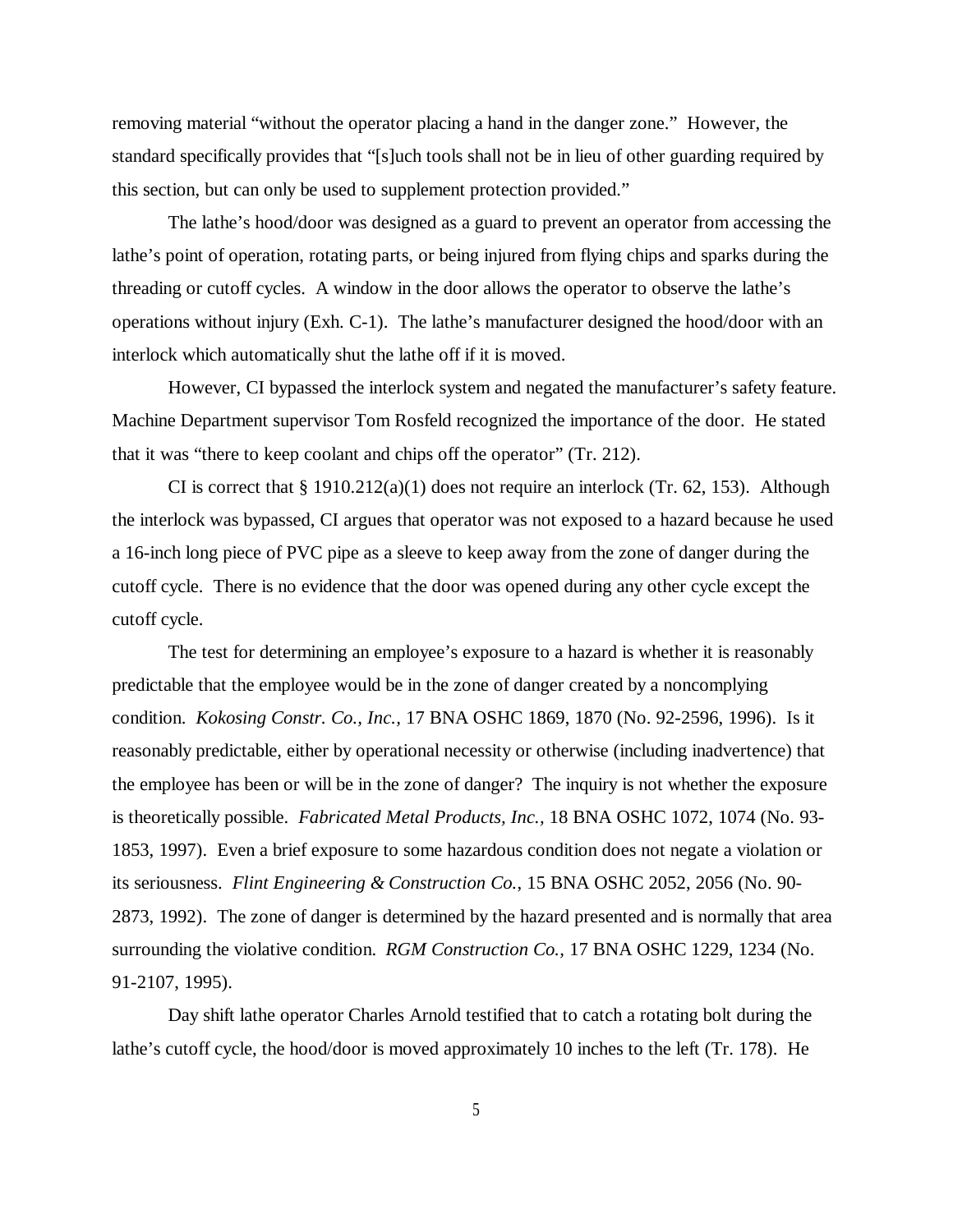then reaches inside the opening with a 16-inch long piece of PVC pipe and holds it around the rotating bolt. The newly threaded bolt is rotating inside the PVC pipe during the cutoff cycle. With his right hand toward the end of the pipe, Arnold testified that his hand is approximately 18 inches from the lathe's cutting blade, point of operation (Tr. 181). Also, his hand is less than 8 inches from a turret which is stationary during the cutoff cycle (Tr. 189, 210-211). Arnold testified that in ten years of operating the lathe, he has never been hurt by any rotating parts or burned by flying chips. He stated that the chips are too heavy and fall to the bottom of the lathe (Tr. 184, 195-196). He did not believe that catching parts was unsafe; "[i]f I did, I wouldn't do it" (Tr. 185).

Machining department supervisor Tom Rosfeld testified that he was not aware of "anyone ever being injured in connection with catching parts with the PVC sleeve. Not aware of any safety complaints to the Company about catching parts in the PVC sleeve" (Tr. 203). He did not consider it to be unsafe (Tr. 205). Rosfeld is Arnold's supervisor (Tr. 209).

Night shift lathe operator William Torbeck, on the other hand, who has operated the lathe for 12 years, testified that he has been injured while catching parts with the PVC sleeve. A year ago, he bruised his knuckles against the casting of the lathe when the bolt began whipping around as it was almost cut off. He has to get the sleeve on fast for a heavy bolt and hold it with enough pressure to prevent the bolt from whipping around when cut (Tr. 79, 82, 88, 90, 103). Torbeck also testified that he has been repeatedly burned on the hand/arm by flying chips (Tr. 83, 108). He has not been cut by the chips (Tr. 106). Torbeck's complaint initiated the OSHA inspection (Tr. 19).

 CI argues that Torbeck's testimony should be discounted. CI asserts that Torbeck's complaint to OSHA and his testimony at hearing was motivated by his three-day suspension and ongoing grievance against CI and not because of a safety concern. CI notes that Torbeck had operated the lathe for at least two years using the PVC pipe without filing a complaint with his union or CI (Tr. 100-101). He had also not filed any accident reports, sought medical attention or refused to operate the lathe because of any safety concern (Tr. 108-109).

Having observed his demeanor, the court finds Torbeck's testimony credible. The reason why Torbeck came forward and complained to OSHA was not shown to affect his credibility.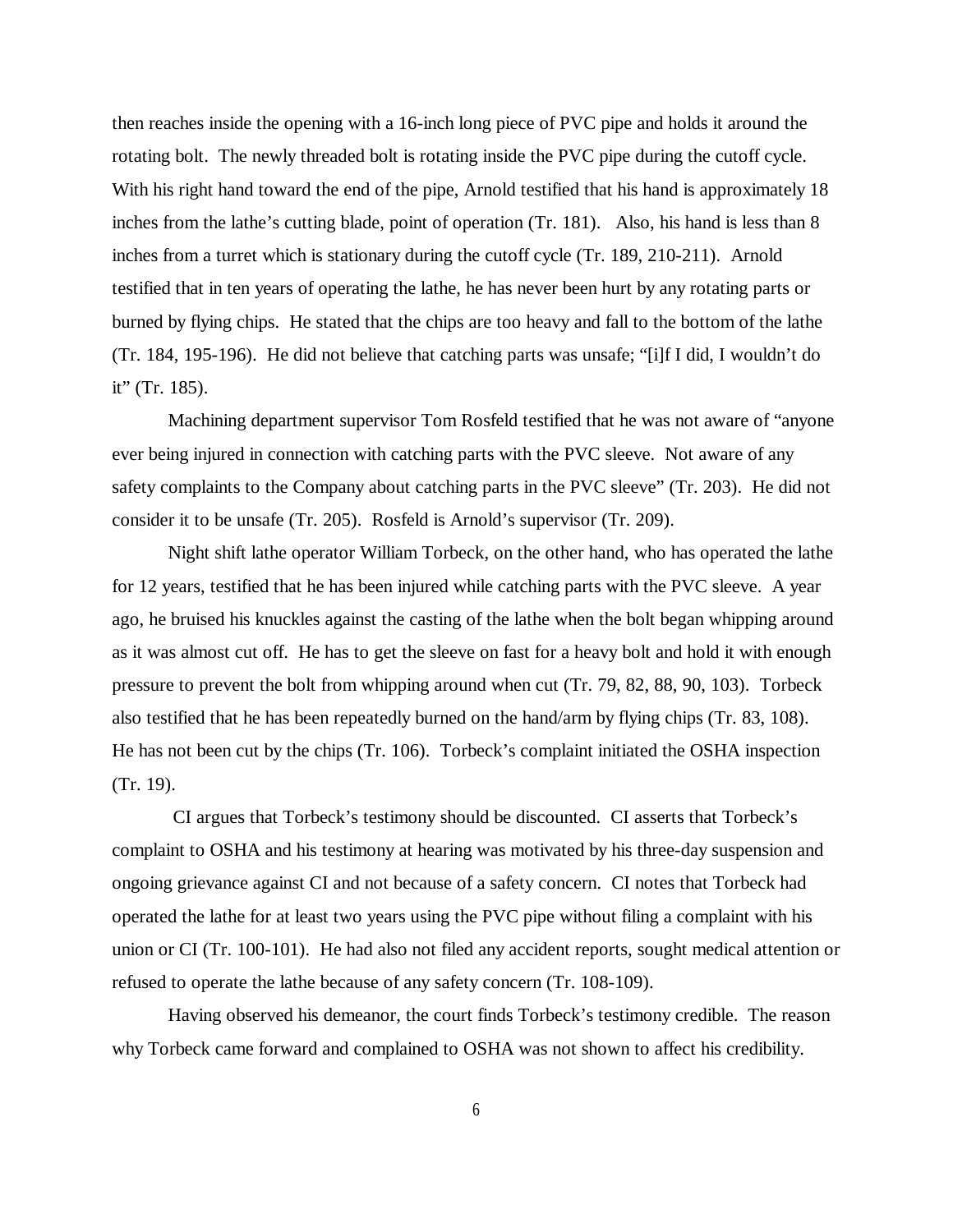The fact that Torbeck has been burned by flying chips and bruised by the whipping action of the rotating part is not inconsistent with Arnold's testimony. Torbeck's injuries may have resulted from his inattentiveness, the position of his hand on the pipe, or just bad luck. Reasonable predictability includes an operator's inadvertence that he will be in the zone of danger. *Fabricated Metal Products, Inc.,* 18 BNA OSHC at 1074. "Whether the point of operation exposes an employee to injury must be determined based on the manner in which the machine functions and how it is operated by the employees." *Rockwell Intl. Corp.*, 9 BNA OSHC 1092, 1097-1098 (No. 12470, 1980).

Torbeck's testimony establishes exposure to a hazard. It is noted that Torbeck's night supervisor, to whom he had complained, was not called by CI as a witness (Tr. 90-91, 94). Rosfeld is Arnold's day supervisor (Tr. 209).

The record supports that an employee holding a piece of pipe is exposed to the rotating bolt while being cut and flying chips. The pipe was not a guard. It merely kept the operator's hand some distance from the point of operation if held properly and his hand did not slip. There was no protection for the employee's hand from rotating parts or flying chips. Arnold did not wear gloves (Tr. 196). Torbeck's testimony establishes that operators were within the zone of danger when holding a PVC pipe inside the lathe after bypassing the interlock.

Also, of concern in establishing an employee's exposure, is the fact that the lathe is time sequenced and automatically moves from cycle to cycle. The operator has to remove the PVC pipe immediately after the part is cut off because it takes less than 10 seconds for the program tape to rewind and the next cycle to start. It takes approximately 25 seconds for the lathe to perform the cutoff cycle (Tr. 126, 183). Although there is no evidence that it has occurred during production, the operator may be harmed if he fails to retrieve the part before the lathe automatically recycles. To ascertain when the cutoff cycle begins, operators depend on their experience and the sound of the lathe (Tr. 122, 178). Additionally, the lathe has in the past not operated as expected (Tr. 84). Torbeck described how the cutting tool went through bar stock too fast.

The violation is affirmed.

7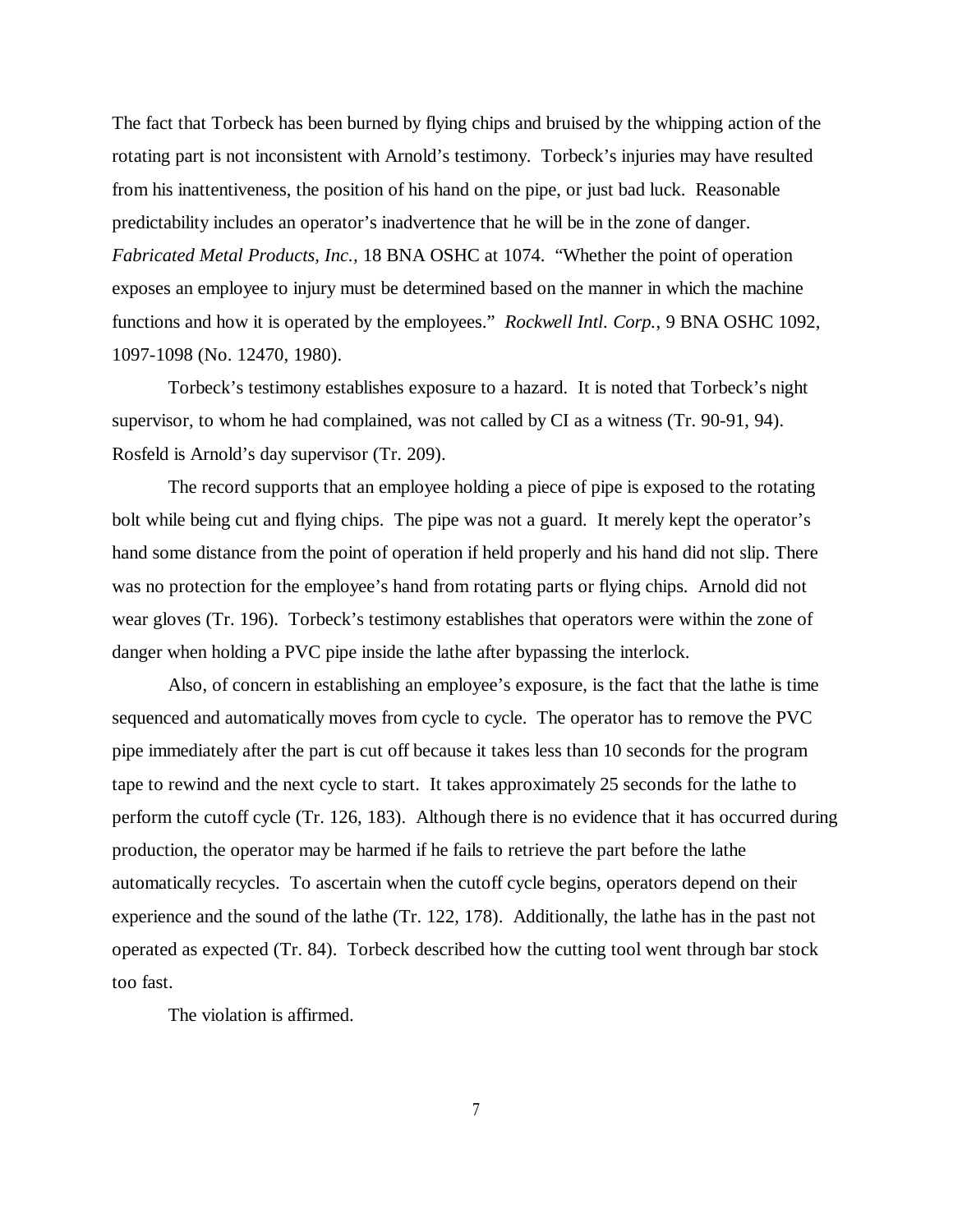## Serious Classification

The violation of  $\S 1910.212(a)(1)$  is properly classified as serious. In determining whether a violation is serious, § 17(k) of the Occupational Safety and Health Act requires a showing that there is a substantial probability of death or serious physical harm from the condition and the employer knew or should have known with an exercise of reasonable diligence of the presence of the violation. "The issue is not whether an accident is likely to occur; it is rather, whether the result would likely be death or serious harm if an accident should occur.'' *Whiting-Turner Contracting Co.,* 13 BNA OSHC 2155, 2157 (No. 87-1238, 1989).

CI knew that the lathe's interlock was bypassed and operators were reaching inside to catch parts with a PVC pipe during the cutoff cycle. The lathe's operators were in the zone of danger. The result of an accident was likely to be serious harm, such as bruises and burns from rotating parts and flying chips.

#### Penalty Consideration

The Commission is the final arbiter of penalties in all contested cases. In determining an appropriate penalty, the Commission is required to consider the size of the employer's business, history of previous violations, the employer's good faith, and the gravity of the violation. Gravity is the principal factor to be considered.

CI is a large employer with in excess of 400 hourly employees. Two operators work on the lathe. CI has not received a serious citation within the previous three years (Tr. 54, 202). There is no evidence that CI was uncooperative. After the inspection, CI stopped bypassing the lathe's interlock and catching parts in the PVC sleeve. The parts now fall into the pan. Although Arnold testified that one-third of the bolts are unusable because of nicks, there is no showing that CI is using the special trays lined with neoprene recommended by the manufacturer (Tr. 55-56, 190-191).

A penalty of \$1,000 is reasonable for violation of §1910.212(a)(1). Two operators were exposed. The possible injury is burns from chips or bruised knuckles. CI's accident records do not show any recordable accidents during the cutoff cycle (Tr. 47).

8